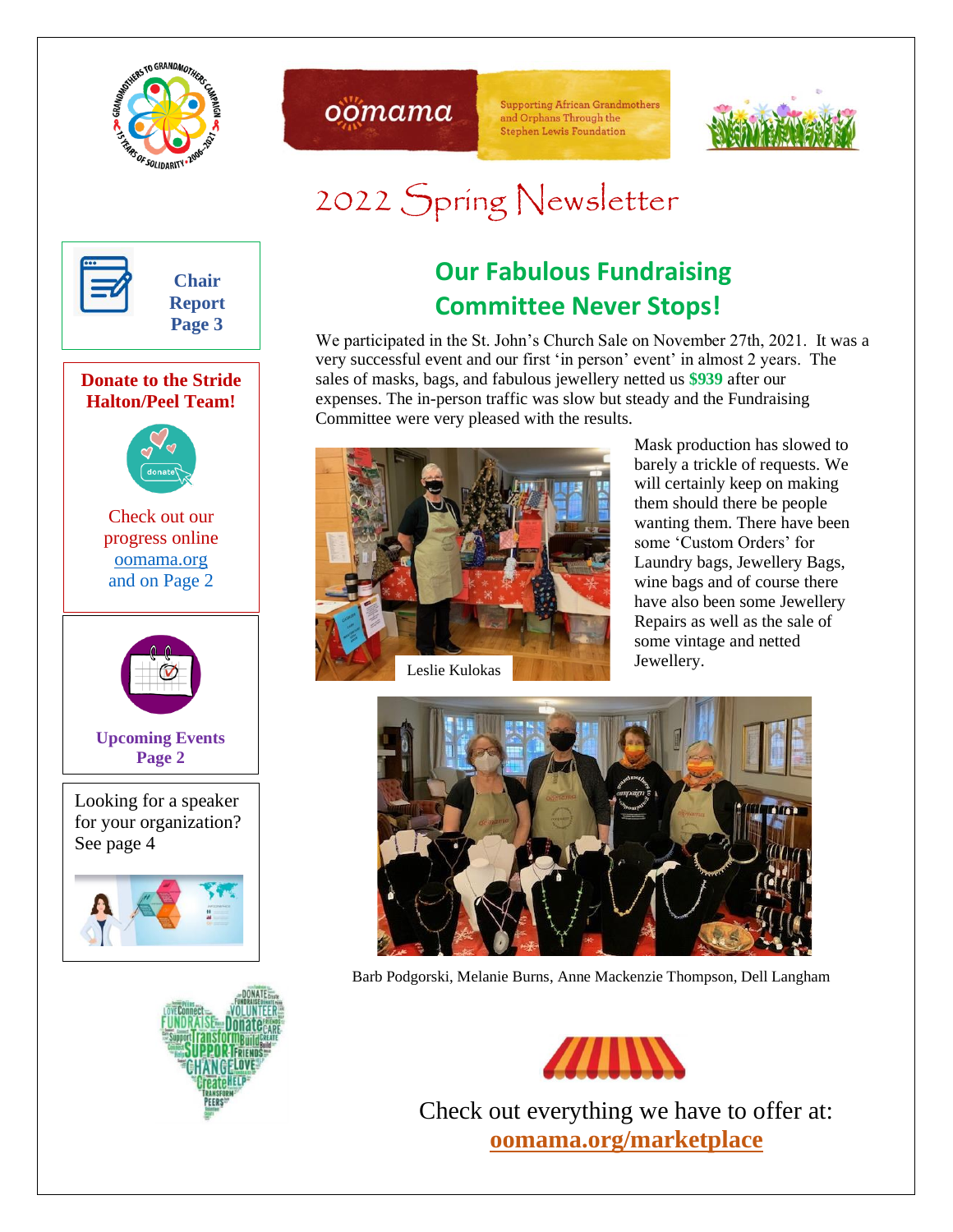*Fundraising Report by Leslie Kulokas*



# **Stride to Turn the Tide 2022**

The Halton/Peel Virtual Stride Team is over the halfway point in their fundraising goal for our four-month virtual stride through sub-Saharan Africa. **A total of 3824 kilometres have been accounted for after the first month, and \$8020 has been collected by the fundraising** 

**striders...***What a team!* By the end of June, we will have completed our virtual trek, learned about some of the projects in Africa that SLF is supporting, and maybe even surpass the \$15,000 fundraising goal. Then it will be time to have a Celebration Party - more about that later.

# **In-Person Event - Save the date - November 4, 2022, 6 pm**

**~~~~~~~~~~~~~~~~~**

**~~~~~~~~~~~~~~~~~**

The Fundraising committee is hard at work planning our 'Resilience' Event with authors and speakers presenting stories about unsung heroes. Stay tuned for further details but mark your calendars now. This is a big event and we will need support from all of Oomama and Super friends.



# **Virtual Fundraiser Monarch Butterflies June 23, 1 pm**

Save the date for a Virtual Presentation *Raising Monarchs: How I became a Monarch Momma!* Stay tuned for more information!



# Speakers/Education Committee, Rita Hutton, Chair



The members of the Speakers group have continued to meet either through Zoom or in person since the last newsletter. Our "business" conversation during these meetings is often peppered with current events and personal anecdotes, bringing our relationship even closer. Needless to say, Covid has thrown a monkey wrench into life and as a consequence, the opportunity to do presentations has reduced significantly. We do have an in-person (if all goes well) **presentation to the Sheridan Probus group on June 14 at the Meeting House (2700 Bristol Circle, Oakville).** Rita and Pat will do the presenting, and Bev was pivotal in helping to organize the PowerPoint slides and video clips.

Probus is a volunteer-based, non-profit, non-political, non-sectarian fellowship organization with over 4,000 clubs worldwide, 255 being Canadian clubs made up of over 38,000 men and women members. They encourage healthy minds and bodies and socializing with other retirees in the community.

They are making a \$200.00 donation to Oomama. We hope to sell items from our marketplace and maybe even get new members.



2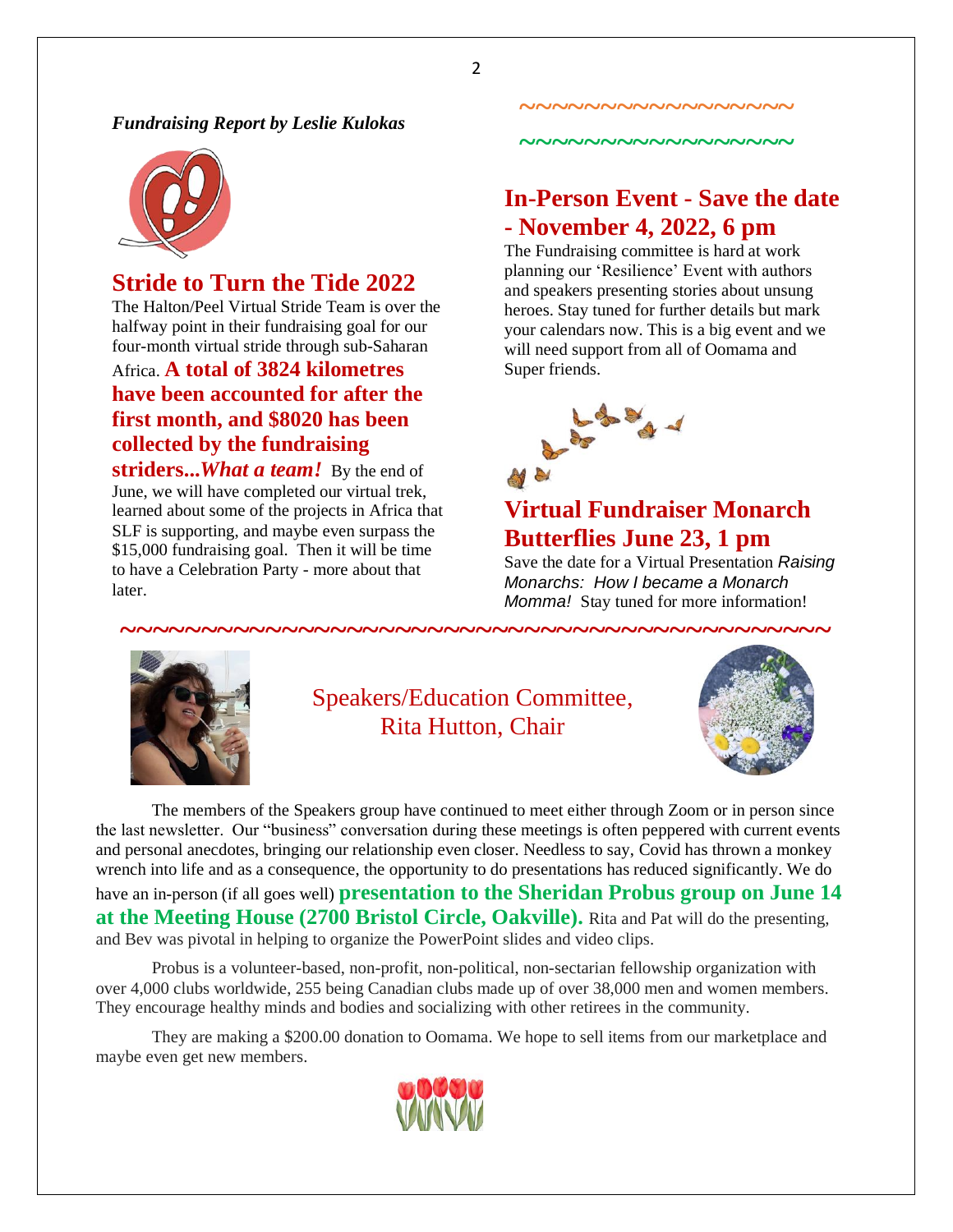

## Pat McKee, Chair of Oomama

In my message for the fall newsletter, I wrote "We seem to have weathered the worst part of the COVID storm and Oomama continues to do good work. After 18 months of Zoom meetings for our monthly gatherings as well as our sub-committees, we have decided that we need to be together, especially since we are all fully vaccinated."

I was correct in writing that Oomama continues to do good work but perhaps we have not yet weathered the worst part of the COVID storm. As I write, we are in our  $6<sup>th</sup>$  wave in Ontario, with more daily infections than ever before due to new variants and the removal of the mask mandate. We had not yet heard of "Omicron" when I last wrote. And we could not have foreseen the invasion of Ukraine by Russia. I hope to write more optimistic news in our next newsletter!

The question has changed from "Do you know anyone who got COVID?" to "How many people in your circle now have COVID?" Because it is a lot. We are constantly challenged with weighing the risks of social encounters and interacting with our children and grandchildren and even great grandchildren. In the new year, we returned to Zoom meetings for our Oomama Monthly Gatherings as well as our sub-committee meetings. However, in April, the Speakers group said "the heck with it" and most of us decided to take the risk and gather together, and it felt so good.

But think about it. We have *only* one pandemic to deal with. We have the privilege of having access to sufficient vaccines. In contrast, the African grandmothers have two concurrent pandemics, inadequate access to COVID vaccines, as well as the climate crisis. And there is still no vaccine for HIV.

Much has changed for Oomama in the 16 years since its inception. When I joined Oomama in 2014, we were a much larger group and we were all 8 years younger! Our active membership is about 14 members at the moment. Over the past few years, many past (and present) members have joined GASP (Grandmothers Act to Save the Planet). This energetic group of women (and some men) led by Carole Holmes and Lorraine Green, are doing vital work addressing the climate crisis. That is a worldwide issue that may indeed be even more urgent for the African grandmothers. In addition, we have past and present members as part of GRAN (Grandmothers Advocacy Network), WHAM (Women of Halton Action Movement), SAVIS (Sexual Assault and Violence Intervention Services) and CW4AFGAN (Canadian Women for Women in Afghanistan).

I am proud of, and grateful to, the women of Oomama and the other women's groups for the local and global issues that they work to improve.



**GRAND(M)OTHERS ACT** TO SAVE THE PLANET

This video from GASP tells their story well…

[https://www.youtube.com/watch?v=eODb](https://www.youtube.com/watch?v=eODbBxjc6iI) [Bxjc6iI](https://www.youtube.com/watch?v=eODbBxjc6iI)

GASP is involved in several environmental issues, locally, provincially, and federally. The campaigns we are presently working on are Basic Income; getting Canadian Banks and Pension funds to stop investing in fossil fuels; and our Ontario Climate Watch Team who are working on sprawl; firm urban boundaries; saving farmland and wetlands; and protesting HWY 413. We are now focusing on the provincial election this June. GASP has produced 5 Election Priorities which we are sending to all Halton candidates, plus other candidates in the surrounding regions. We are asking for their feedback and where they stand on addressing the climate crisis and a green and 'Just Transition.'







### GRAN Grandmothers Advocacy Network [https://grandmothersadvocacy.org](https://grandmothersadvocacy.org/)

Living through COVID-19, we saw the curtain pulled back on another pandemic driven by ageism, age discrimination, neglect, and abuse of older persons. Across the globe, older persons have been subject to gross negligence, have been sequestered against their will, exposed to disease, denied access to health care, to essential services, and to social security. How did it come to this? While there are international treaties that protect the rights of other groups, the *International Declaration of Human Rights* does not have a word about age discrimination.